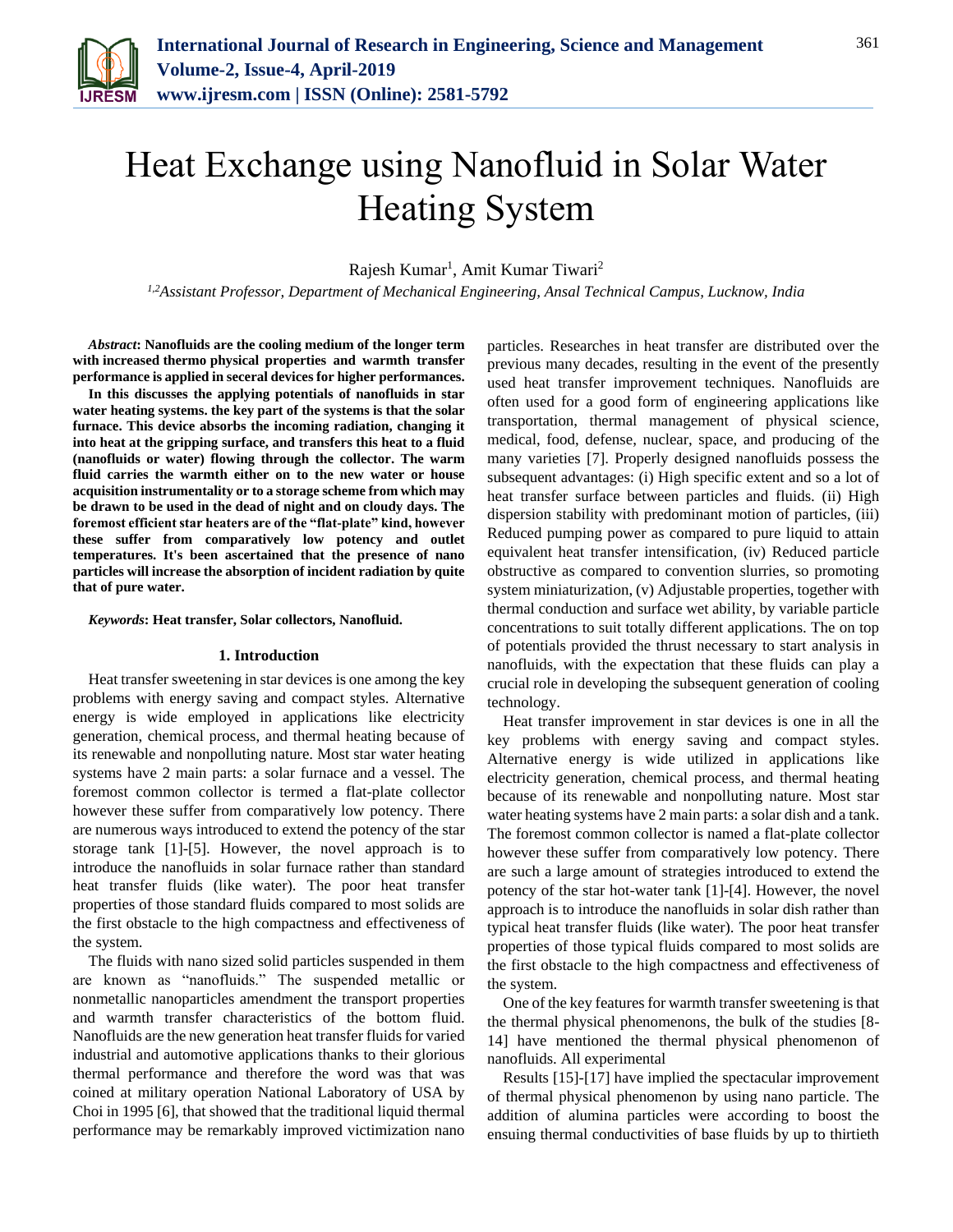

at particle volume fraction of Al2O3 of fifty [8, 9], four [10] or three [11].

## **2. Nanofluids formulation**

Though numerous aspects of nano particles are extensively investigated over the past few decades; very little attention has been paid to the formulation of nanofluids, i.e. the creating of stable nano particle suspensions appropriate for warmth transfer applications. The properties and behavior of nanofluids a lot of rely upon the properties of the bottom liquid and also the distributed phases, particle concentration, size and morphology, moreover because the presence of dispersants or surfactants (called stabilizer generally in following sections). Formulation of stable nano particle suspensions has been wide practiced within the mixture business, and even in history, variety of ultrafine particles like carbon and gold were distributed into liquid media for painting and glass coating. However, the need of nanofluids formulation is a lot of hard to please than typical colloids because of the tough application setting, i.e. usually underneath high shear and hot temperature conditions. Formulating stable nanofluids, with controlled properties like thermal conduction, body and wet ability for warmth transfer applications, still presents a challenge for the nanofluid community. 2 ways will be usually used for such formulation, namely, the top-down methodology through size reduction (the ballroom dance method), and also the bottom-up approach through coincidental production and dispersion of nano particles (the ballroom dancing method).



## *A. The two-step method*

For the ballroom dance technique, dried nano particles must be either synthesized or purchased within the variety of dry powders. Nano particles synthesized through completely different routes have different morphologies, structures and thence completely different physical and chemical properties, which is able to have an effect on the standard of the ultimate nanofluids. Presently a good vary of vapor, liquid and mechanical routes are offered for synthesizing nano particles. The mechanical route, like edge and grinding, is simple however energy intensive. The liquid route like the sol–gel and wet chemical strategies sometimes involves chemical reactions of some reagents with one desired product whereas commonly

manufacturing different impurities that are tough to manage. The vapor-phase route involves producing a reactive vapor within which nucleation and growth occur through combustion, pyrolysis, plasmas, optical device ablation, optical device transformation, or chemical vapor deposition. From each economic and quality issue, the gas section route has become the foremost favorable technique for giant scale production of nano particles. Because of robust Vander Waals force, however, nearly all nano particles are within the variety of dried agglomerates with a lot of larger dimensions than the first particles. The degree of agglomeration changes with the character of the producing, handling and storage method. As a consequence, careful choice of synthesis strategies and correct characterization of as-received dried nano particles are Compared to the bottom-up approach, dispersing dry particles into liquids has been additional oftentimes utilized by researchers within the nanofluid field. it's essential to disperse giant agglomerates of nanoparticles to their primary particle size to formulate a stable dispersion. The method, by that particles are distributed within the liquid, plays a important role for adequate dispersion beneath the thermal and hydraulic conditions obligatory thereon. The final instrumentation employed in dispersing dried nanoparticles includes unhearable baths, magnetic stirrers, high-shear mixers, homogenizers and bead mills. The time interval and intensity may considerably influence the dispersion result. Weak secured agglomerates may typically be broken to the first sizes by high shearing; although nanoparticles tend to re-agglomerate because of the enticing London vander Waals force.

#### *B. Collector corresponding equations*

To calculate the performance as instantaneous efficiency use following equation.

$$
Q_u = \dot{m}C_p(T_o - T_i)
$$
  

$$
Q_u = A_c F_R[G_T(\tau \alpha) - U_L(T_i - T_a)]
$$

Where  $Q_u$  is the rate of useful energy gain (W), m is the mass flow rate (Kg/s),  $C_P$  is the heat capacity of the coolant such as water or nanofluid  $(J/kg K)$ ,  $T<sub>o</sub>$  is the outlet fluid temperature of solar collector  $(K)$ ,  $A_c$  is the surface area of solar collector  $(m^2)$ , FR is the heat remove factor,  $(\tau \alpha)$  is the absorptiontransmittance product,  $G_T$  is the global solar radiation (W/m<sup>2</sup>),  $U_L$  is the overall loss coefficient of the solar collector (W/m<sup>2</sup> K), and  $T_i$  and  $T_a$  are the inlet fluid temperature of the solar collector (K) and the ambient temperature (K) respectively.

The heat capacity of nanofluid determined by equation 4 [23], [25], [26].

$$
C_{p,nf} = C_{p,np}(\varphi) + C_{p,bf} (1 - \varphi)
$$

Where  $C_{P \text{p}}$  is the heat capacity of nano particles (for  $SiO<sub>2</sub>$ ) is 765 J/kg K), φ is the volume fraction of nano particles and  $C_{p \text{-}bf}$  is the heat capacity of water as the base fluid (4180 J/kg) K) [29]. The instantaneous collector efficiency is calculated by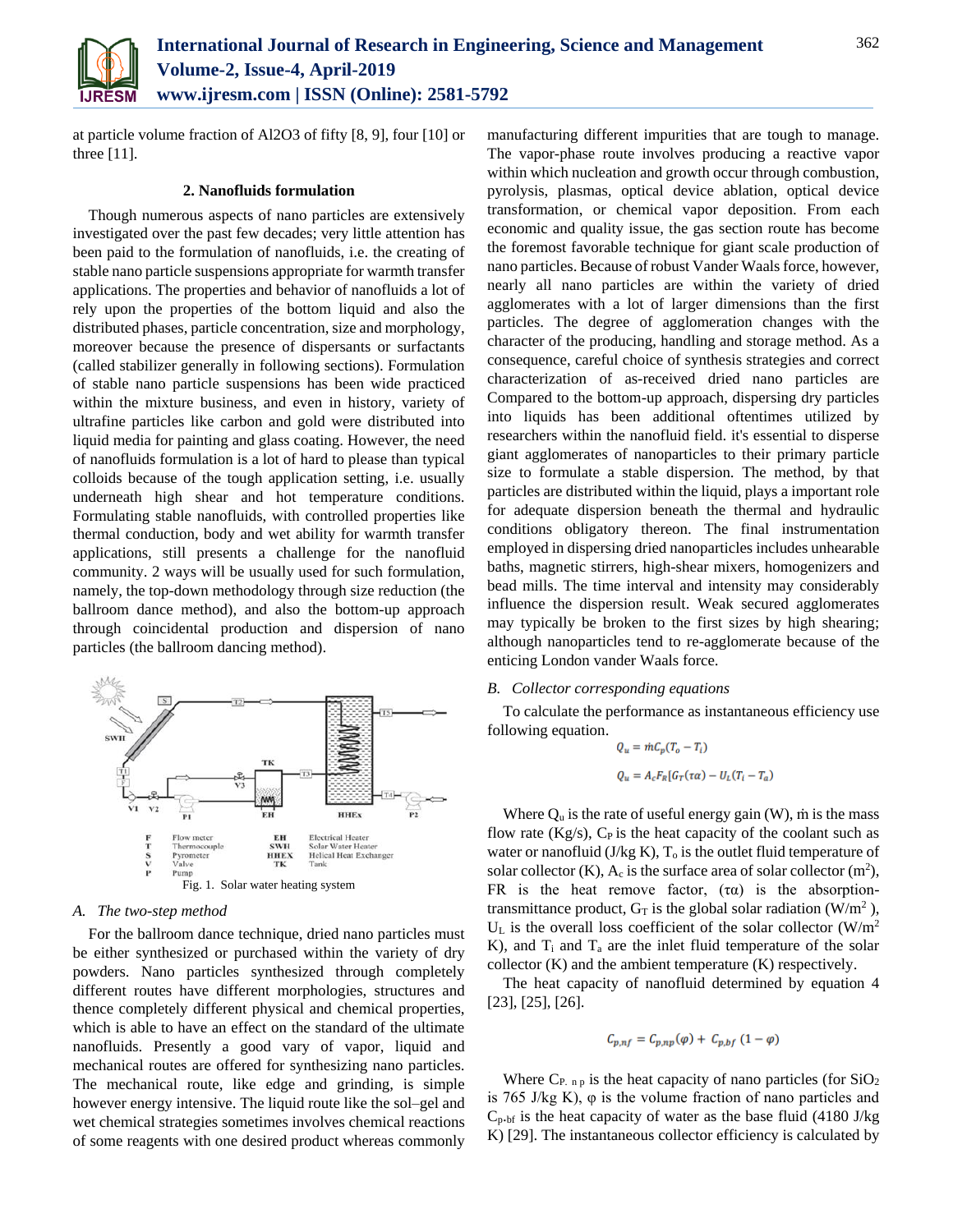

relation between useful energy gained to the incident solar energy through the equation 5 and 6.

$$
\eta_i = \frac{Q_u}{A_c G_T} = \frac{i \hbar C_p (T_o - T_i)}{G_T}
$$

$$
\eta_i = F_R(\tau \alpha) - F_R U_L \left(\frac{T_i - T_a}{G_T}\right)
$$

If the collector tested near the normal incident conditions, then  $F_R U_L$  and  $F_R(\tau \alpha)$  are constant for the range temperatures tested. According to equation 6, a straight line would be resulted when the efficiency values obtained from the averaged data plotted against  $(Ti - Ta)/GT$ . In this line,  $F_R(\tau\alpha)$  is the intersection of the line with vertical axis. This point indicates the maximum value of efficiency occurring when the inlet fluid temperature of the collector is equal to the ambient temperature. The line slope is equal to  $F_R U_L$  showing the energy loss from the solar collector. The intersection of the line with horizontal axis is called stagnation point. At this point, the efficiency of the collector is zero happening when no fluid flows via the collector.

## **3. Possible application in solar water heating systems**

Natarajan [18] has investigated the thermal physical phenomenon sweetening of base fluids victimization carbon nanotubes and recommended if these fluids are used as a heat transport medium, it will increase the potency of the traditional star warmer.



Fig. 2. Thermal conductivity enhancement versus volume fraction [18]

Tyagi et al. [5] has studied in theory the aptitude of employing a non-concentrating direct absorption solar furnace and compared its performance thereupon of a standard flat-plate collector. It absolutely was found that, with all alternative parameters like particle volume fraction, collector height, and collector length being constant, the collector potency raised slightly with AN increase within the particle size, as may be simply ascertained from Fig. 3. underneath traditional operative conditions, with D=5 nm and a particle volume fraction,  $\varphi$ =0.8%, the collector potency was found to be concerning seventy-three [5]. Fig. 4, shows the variation in collector potency as a perform of the particle volume fraction. The particle volume fraction was varied within the vary zero.1% to concerning 5% in these calculations. As may be ascertained from this figure, the collector potency will increase rapidly with volume fraction and tends to succeed in a most price of around eightieth close to the higher limit [5].



Fig. 4. Collector efficiency versus particle volume fraction [5]

Otanicar [19] has considered natural and monetary impact of utilizing nanofluids to upgrade sun oriented gatherer proficiency in contrast and regular sun powered authorities. Otanicar [20] has contemplated tentatively the impact of various nanofluids on the productivity of the smaller scale sun based warm authority. He detailed an effectiveness improvement up to 5% in sun powered warm gatherers by using the nanofluids as the assimilation medium.

Yousefi et al. [21] tentatively researched the impact of Al2O3 nanofluid in level plate sunlight based water radiator and detailed that utilizing the surfactant the greatest improved proficiency is 15.63%. Utilizing of Al2O3 nanofluid positively affected the productivity of the level plate sun based authority. The nanofluid is set up at 0.4 wt% of Al2O3 nano particles in the twofold refined water as base liquid with including Triton X-100 as surfactant. The effectiveness of the level plate sun oriented gatherer for two circumstances (utilizing the 0.4 wt% Al2O3 nanofluid with and without surfactant) and for different mass stream rates versus the decreased temperature parameters, (Ti - Ta)/GT, is appeared in Fig. 5 and Fig. 6.

Yousefi et al. [22] tentatively explored the impact of pH variety of MWCNT– H2O nanofluid on the effectiveness of a level plate sun powered authority and demonstrated that by the more contrasts between the pH of nanofluid and pH of isoelectric point causes the greater upgrade in the proficiency of gatherer. Fig. 8(a) and (b) demonstrates that how the retained vitality parameter and expelled vitality parameter of the sun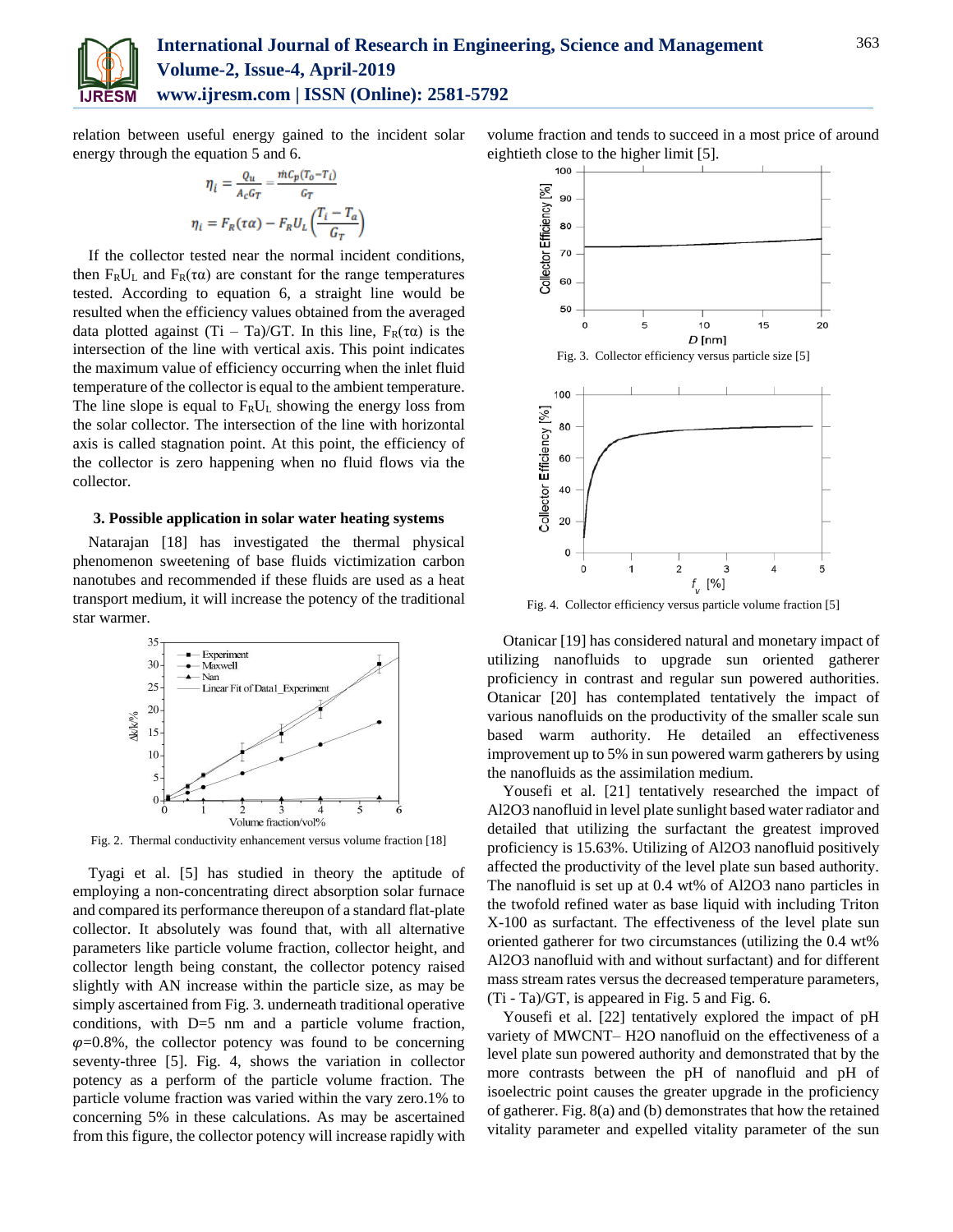

based gatherer shift with pH esteems.



Fig. 5. The efficiency of the flat-plate solar collector for 0.4 wt%  $Al_2O_3$ nanofluid with and without surfactant [21]



Fig. 6. The efficiency of the flat-plate solar collector with  $Al_2O_3$  nanofluid as base fluid for various mass flow rates. [21]



Fig. 7. The efficiency of the flat-plate solar collector with MWCNT nanofluid as base fluid at three pH values as compared with water [22]



Fig. 8. FR  $\tau\alpha$  and FRUL of the flat-plate solar collector for water and nanofluids with various pH values [22]

# **4. Conclusion and Discussion**

Sun oriented vitality has the best capability of the considerable number of wellsprings of sustainable power source particularly when different sources in the nation have exhausted. There are number of strategies acquainted with increment the execution of the sun powered water warming framework. In any case, the novel methodology is to present the nanofluids in sunlight based water warmer rather than traditional warmth exchange liquids. Exhibitions of sun oriented water warming framework can be improved by utilization of nanofluids. On the off chance that these liquids are utilized as a warmth transport medium, it builds the proficiency of the conventional sunlight based water radiator.

## **References**

- [1] C.D. Ho, T.C. Chen, The recycle effect on the collector efficiency improvement of double-pass sheet-and-tube solar water heaters with external recycle, Renew Energy, 31 (2006) 953–970.
- [2] A.M. Hussain, The performance of a cylindrical solar water heater, Renew Energy, 31 (2006) 1751–1763.
- [3] W. Xiaowu, B. Hua, Energy analysis of domestic-scale solar water heaters, Renew Sustain Energy Rev, 9 (2005) 638–645.
- [4] W. Xuesheng, W. Ruzhu, W. Jingyi, Experimental investigation of a newstyle double-tube heat exchanger for heating crude oil using solar hot water, in: Appl Therm Eng, Vol. 25, 2005, pp. 1753–1763.
- [5] H. Tyagi, P. Phelan, R. Prasher, Predicted efficiency of a low-temperature nanofluid based direct absorption solar collector, J Sol Energy Eng, 2009.
- [6] S.U.S. Choi, Enhancing thermal conductivity of fluids with nanoparticles, ASME FED-Vol. 231/MD-Vol. 66, (1995) 99–103.
- [7] K.V. Wong, O.D. Leon, Applications of nanofluids: current and future, Advances in Mechanical Engineering, (2010) pp. 11.
- [8] H. Xie, J. Wang, T. Xi, F. Ai, Thermal conductivity enhancement of suspensions containing nanosized alumina particles, Int. J. Appl. phys, 91 (2002) 4568–4572.
- [9] H. Xie, J. Wang, T. Xi, F. Ai, Dependence of thermal conductivity of nanoparticle-fluid mixture on the base fluid, J. Mater. Sci. Lett., 21 (2002) 1469–1471.
- [10] S.K. Das, N. Putta, P. Thiesen, W. Roetzel, Temperature dependence of thermal conductivity enhancement for nanofluids, J. Heat Transfer, 125 (2003) 567–574.
- [11] S. Lee, S.U.S. Choi, S. Li, J.A. Eastman, Measuring thermal conductivity of fluids containing oxide nanoparticles, Trans. ASME J. Heat Transfer 121 (1999) 280–289.
- [12] J.H. Lee, K.S. Hwang, S.P. Jang, B.H. Lee, J.H. Kim, S.U.S. Choi, C.J. Choi, Effective viscosities and thermal conductivities of aqueous nanofluids containing low volume concentrations of Al203 nanoparticles, Int. J. Heat Mass Transfer, 51 (2007) 2651-2656.
- [13] S.M.S. Murshed, K.C. Leong, C. Yang, Investigations of thermal conductivity and viscosity of nanofluids, Int. J. Thermal Sci., 47 (2008) 560-568.
- [14] X. Zhang, G. H., M. Fujii, Effective thermal conductivity and thermal diffusivity, Exp. Thermal Fluid Sci., 31 (2007) 593-599.
- [15] C.H. Li, G.P. Peterson, Experimental investigation of temperature and volume fraction variations on the effective thermal conductivity of nanoparticle suspensions (nanofluids), J. Appl. Phys., 99 (2006) 1–8.
- [16] D. Wen, Y. Ding, Experimental investigation into convective heat transfer of nanofluids at the entrance region under laminar flow conditions, Int. J. Heat Mass Transfer, 47 (2004) 5181-5189.
- [17] S.Z. Heris, S.G. Etemad, M.N. Esfahany, Experimental investigation of oxide nanofluids laminar flow convective heat transfer, Int. Commun. Heat Mass Transfer, 33 (2006) 529-535.
- [18] E. Natarajan, R. Sathish, Role of nanofluids in solar water heater, Int J Adv Manuf Technol., 2009
- [19] T. Otanicar, J. Golden, Comparative environmental and economic analysis of conventional and nanofluid solar hot water technologies, Environ Sci Technol, 43 (2009) 6082-6087.